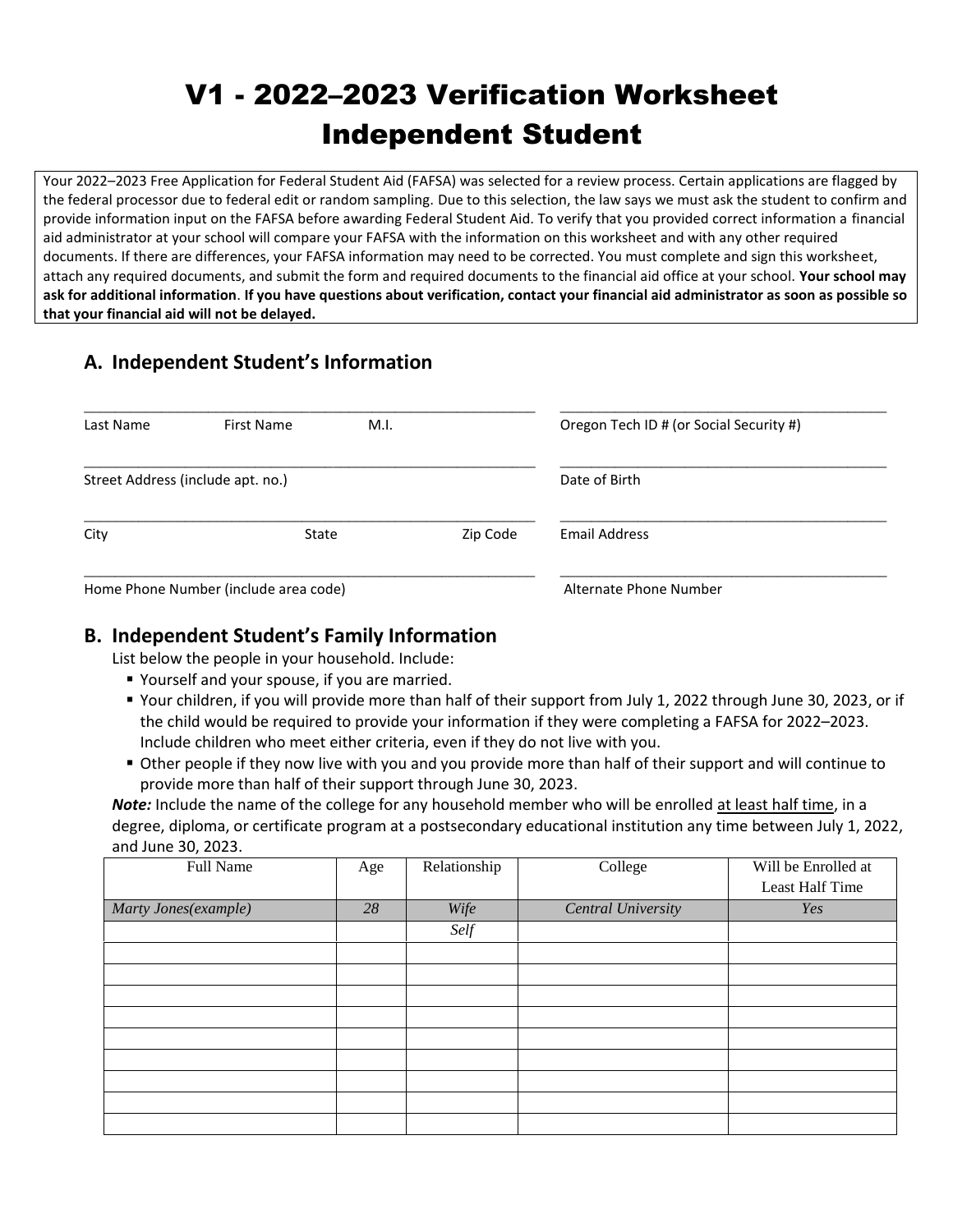Instructions for using the IRS Data Retrieval Tool on the FAFSA:

If you have not already used the tool:

- Go to FAFSA.gov and log in to your FAFSA record
- Select "Make FAFSA Corrections"
- Go to the **Financial Information** section of the form.
- Follow the instructions to determine if you are eligible to use the IRS Data Retrieval Tool and select **Link to IRS**.
- Enter in required fields and submit. Once information populates, check the box allowing the above information to transfer to the FAFSA and select **Transfer Now**. Make sure you have **signed and resubmitted** the FAFSA.

Instructions for retrieving Tax Transcripts or Non-Filing Letter:

- Go to www.irs.gov
- Select Get Your Tax Record
- Click on Get Transcript by MAIL or ONLINE
- Enter in required information and select continue (if you filed Married filing Joint make sure you are entering in the information for the first person listed on the tax return)
- Under type of transcript select Return Transcript or Non-Filing Letter and for tax year select 2020 then continue

#### **C. Independent Student's Income Information to Be Verified**

Check the box that applies: (Only one box in this section needs to be selected)

I, the student, have used the **IRS Data Retrieval Tool** in FAFSA on the Web to transfer my (and, if married, my spouse's) 2020 IRS income information into my FAFSA on \_\_\_\_\_\_\_\_\_\_\_\_\_\_\_\_\_\_\_\_\_\_\_\_\_\_. *(See instructions above for using the Data Retrieval Tool) (Date Data Retrieval Completed)*

**\*\*Using the Data Retrieval option ensures a faster processing time for verification by the Oregon Tech financial aid office\*\***

I, the student, have attached my (and my spouse's, if married) **signed** 2020 IRS Tax Return or IRS Tax Return Transcript(s). *(See instructions above for getting IRS Tax Transcripts)*

I amended my 2020 Federal Tax Return or Filed Jointly and am now Single. If a filer completed an amended tax return, the financial aid office will need a signed IRS Tax Return or Tax Return Transcript and a signed copy of the filed 1040x. If a filer completed a joint tax return but is now single because of a divorce, separation, or death of spouse, the W-2 forms for all income showing on the tax return transcript are required. A tax return transcript is required; **the IRS Data Retrieval Tool will be insufficient in this situation.**

I, the student, (and/or the student's spouse if married) was employed in 2020, didn't file taxes and**:**

- □ have attached the IRS Tax Non Filing Letter (See instructions at the top of the page) and
- $\Box$  have attached copies of all 2020 W-2 forms issued to you (and, if married, to your spouse) by employers. List every employer and amount earned for 2020 below:

| Student/Spouse Name | Employer's Name        | 2020 Amount Earned |
|---------------------|------------------------|--------------------|
| Missy Jones         | Suzie's Auto Body Shop | \$2000.00          |
|                     |                        |                    |
|                     |                        |                    |
|                     |                        |                    |
|                     |                        |                    |

The student (and, if married, the student's spouse) **was not employed and had no income earned from work in 2020** and:

- have completed the **2022-23 Low Income Statement** available a[t www.oit.edu/faid/forms](http://www.oit.edu/faid/forms) **and**
- $\Box$  have attached the IRS Tax Non Filing Letter (See instructions at the top of the page)